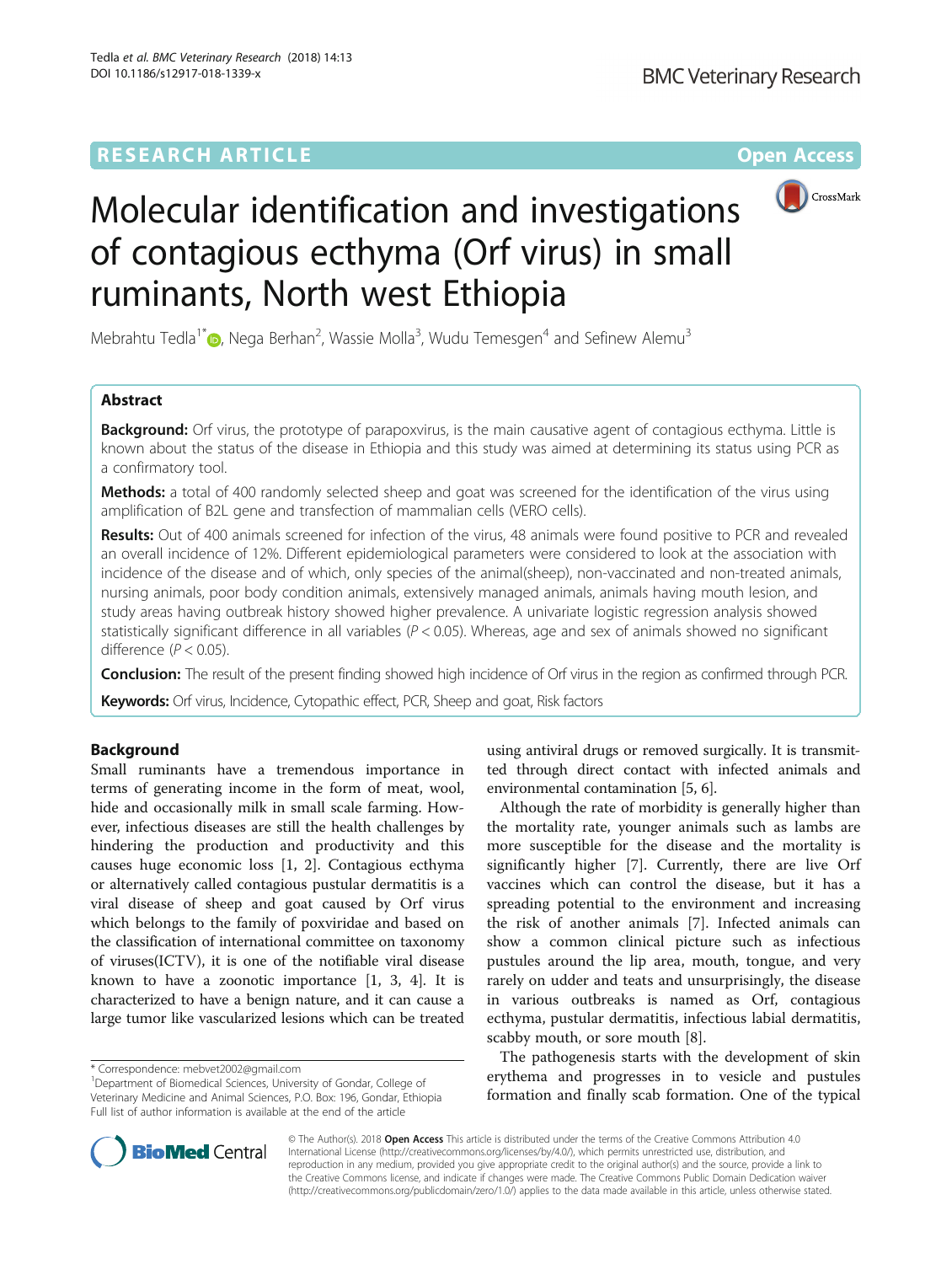characteristics of the disease is proliferative and sometimes self-limited lesions on the infected regions of the skin, mucosa of oral cavity and nostrils [\[9\]](#page-7-0). The morphology of the virus under electron microscope looks like an ovoid with diagonally woven structures or bands [\[10, 11\]](#page-7-0).

The virus genome consists of linear double-stranded DNA ranging from 134 up to 139 kb [[6\]](#page-6-0). The envelope gene (B2L) of the virus encodes for a highly immunogenic envelope protein [[12\]](#page-7-0). And amplification of this gene has been used for the detection of ORFV by PCR [[13](#page-7-0)–[15](#page-7-0)]. A gene called vascular endothelial growth factor is identified as a potential cause of Orf virus pathology due to its ability of stimulating endothelial cells to promote vascular permeability [[16](#page-7-0)–[18](#page-7-0)]. A sequencing analysis of the virus has been studied and Peralta et al. 2015 [\[19](#page-7-0)] identified five genes namely, B2L, ORFO20, ORF109, ORF127, ORF117 genes from virus outbreaks in Argentina. Furthermore, Delhon G.et al. 2004 [[20](#page-7-0)] sequenced the whole genome of the virus and phylogenic analysis has been carried out from various isolates from around the world such as Korea [[21\]](#page-7-0), Brazil [\[22](#page-7-0)], china [[23, 24\]](#page-7-0) and India [[25](#page-7-0)].

The disease has a global distribution [\[25](#page-7-0)–[27](#page-7-0)] and it affects not only sheep and goat but also a wide range of animals such as dog, cattle, camel and wild animals and it is endemic in countries where these animals are common [[6\]](#page-6-0). Outbreaks of contagious ecthyma has been frequently occurred in Ethiopia. However, there is no detail report on the molecular identification of the disease so far and this study was aimed for the first time to identify the status of the disease in the study area.

# Methods

### Identification of study area

The present study was conducted in three districts. Namely, Ambagiorgis from highland, Gondar Zuria from midland, and Addis Zemen from lowland areas. The study areas are depicted in the map showed in Fig. 1, modified from ([https://no.wikipedia.org/wiki/Amhara\\_\(region\)](https://no.wikipedia.org/wiki/Amhara_)(region)). The study areas were represented considering presence of adequate study animals and diversity in agroecology.

# Screening and sampling procedure

This study involved a total of 400 randomly selected animals (200 sheep and 200 goat). The sampling procedure involves first step of screening infected animals having a characteristic Orf lesions as shown in Fig. [2](#page-2-0) followed by taking tissue samples from the lesion. Fresh lesion scraping was taken immediately from the animal aseptically using diethyl ether. Dried scabs, papular fluids, crusts, and nodules collected were stored in ice box using 1% PBS supplied with pen strep and transported to national veterinary institute for confirmation. Data related to different risk factors or variables were collected through



direct observation or by direct interviewing of animal owners. Ethical approval for animal studies was approved by the animal ethics and welfare committee of the University of Gondar. Informed consent was obtained from animal owners who participated in the study.

## Viral isolation, culture and PCR amplification

Tissue samples were first washed using 1% PBS supplied with antibiotics three times and from the third wash, tissues were centrifuged at 14,000 rpm for 10 min. Then 500 μl of viral supernatant was taken for the infection of VERO cells. Cells were cultured on 25cm<sup>2</sup> culture flask using sterilized GMEM (Sigma Aldrich) and with the addition of 10% FCS. Then cells were incubated for 5 days at 37 °C, 5%  $CO<sub>2</sub>$ . The confluency of the cells and the cytopathic effects was regularly checked [[28\]](#page-7-0). DNA was extracted following Commercial Purlink ™ genomic DNA kit(Invitrogen) and purified DNA was stored at -20 °C until the next use.

## Polymerase chain reaction

After isolating genomic DNA from the virus, B2L gene was amplified using forward primers (5′-TGA GCT GGT TGG CGC TGT CCT-3′) and reverse primers (5'- CGC AGA CGT GGC TCA GTA CGT-3′). The reaction set up was prepared as follows: 5X standard reaction buffer (5 μl), 2 mM dNTPs (0.5 μl), 500 nM forward primer (1.25 μl), 500 nM reverse primer (1.25 μl), template DNA (5 μl), 2.5 U Taq DNA Polymerase (0.25 μl), nuclease-free water (to  $25 \mu$ ). The thermal profile was set as follows: Initial denaturation (94 °C, 5 min, 1X cycle), Denaturation (94 °C, 1 min), Annealing (55 °C, 60 s, 35X), Extension (68 °C, 70 s), Final extension (68 °C, 5 min, 1X).

The size of DNA fragments was estimated using agarose gel electrophoresis. The DNA samples was mixed thoroughly with a loading dye at a ratio of 1:6. The mixed DNA samples were carefully loaded in to the gel and 1 kb plus DNA marker was used to gauge the size of the DNA. The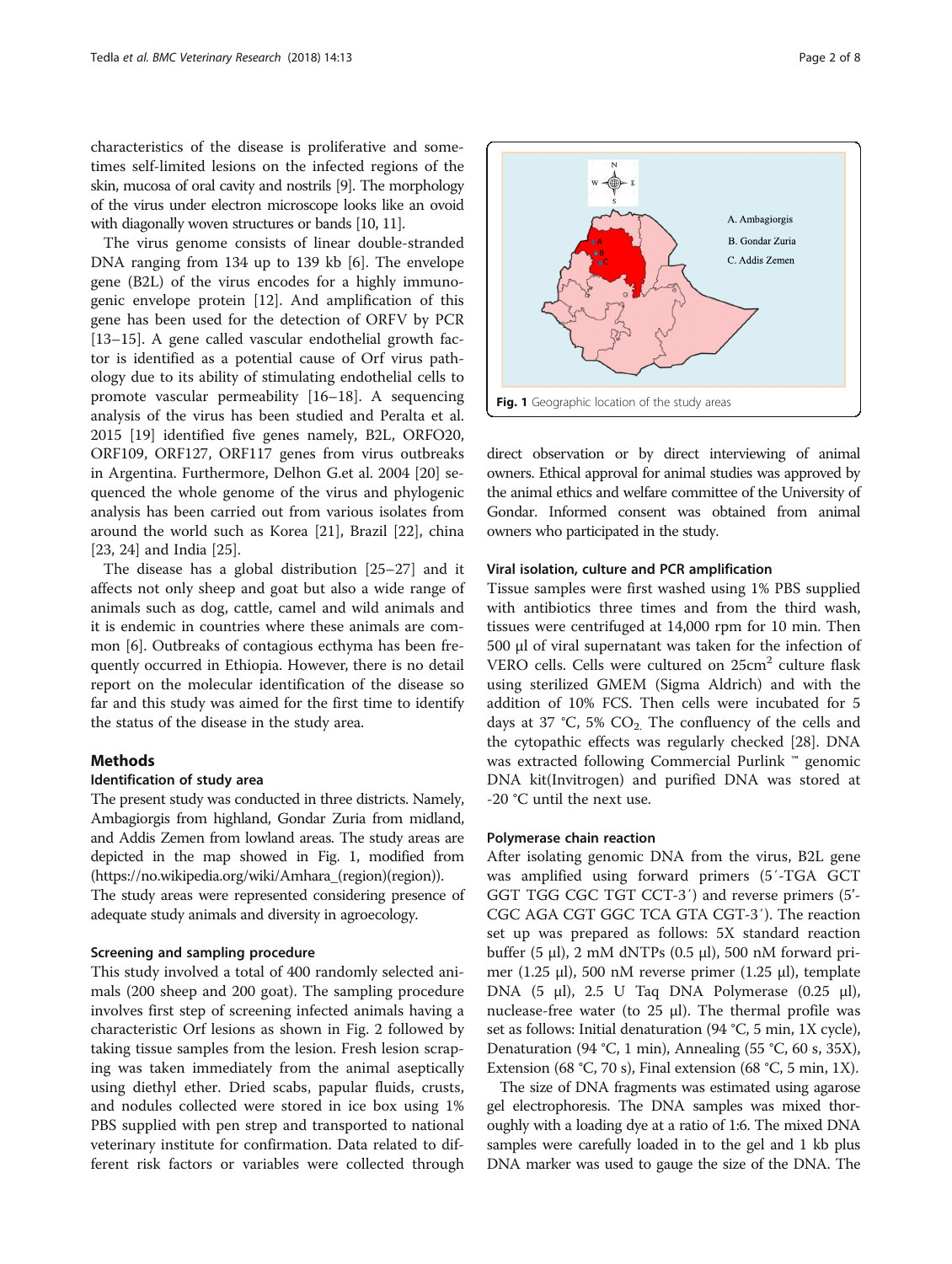<span id="page-2-0"></span>

fragments were separated at a voltage of 100 V for a run time of 60 min. DNA bands were analyzed using UV transilluminator.

## Data management and analysis

All date collected from the study were recorded in a microsoft excel spreadsheet and the statistical analysis was performed using STATA version 13. prevalence was calculated by dividing the number of positive animals to total animals examined multiplied by 100. Univariate logistic regression analysis was used to indicate the association of different risk factors with the occurrence of Orf virus infection.

# Results

Cytopathic effect (CPE), characterized by the degenerative changes in VERO cells due to multiplication of the viruses in the cells was used as a first step screening of the samples by examining the morphology of cells after virus transfection of cells and a peculiar feature of evident syncytia formation was observed. Hence, different passages of cells were examined to identify the cytopathic effect of the virus and a total of 48 samples were processed for viral isolation and observation of CPE and the result revealed all the viral suspensions were toxic to the cells which was pre- confirmatory test for the virus. The morphology of VERO cells before and after transfection by the virus is illustrated in Fig. [3.](#page-3-0) Furthermore, genomic DNA from all clinical samples was extracted to amplify the B2L gene of the virus using a specific primer and revealed a PCR product of 140 bp size as confirmed by agarose gel electrophoresis. A representative sample assigned from S1 to S10 showed samples which were positive for the virus as indicated in Fig. [4](#page-3-0).

For investigating the association of the disease with different putative risk factors, a total of 400 animals were

screened for the identification of any signs of Orf such as contagious pustular dermatitis in different body parts of the animal including the mouse, nostrils, udder, teat, reproductive organs, interdigital space and the result showed an overall incidence of 12%. In addition, the questionnaire survey administered to the animal owners also indicated that animals having a Orf lesion showed a mortality rate of 4.8%. Orf identification based on the location of the lesion on the animal body revealed a prevalence of 19.8, 10.5, 8.97 and 2% on mouth, nostrils, teat and udder, and lower legs respectively. The univariate logistic regression analysis showed a strong association  $(P < 0.05)$  between the prevalence of Orf and the lesion development in various organs of the animal body with higher prevalence in mouth and lower prevalence in lower legs of the animal (Table [1\)](#page-4-0).

Analysis on the prevalence of Orf virus based on the species of the animal showed a higher prevalence (15.5%) on sheep than goat (8.5%). The statistical association showed species has an impact on the prevalence of the disease (Table [1](#page-4-0)). Out of 190 male animals examined, 21 (11.05%) were positive for Orf virus and out of 210 female animals examined, 27 (12.85) were positive for the virus (Table [1\)](#page-4-0). Although there was a difference in the prevalence of the virus among both sex groups, no statistically significant association was observed  $(P < 0.05)$ . A higher prevalence (17.4%) of Orf virus was recorded in poor body conditioned animals than medium (9.2%) and good (7.8%) body conditioned animals (Table [1\)](#page-4-0). The statistical analysis of these variables related to the prevalence of the disease showed a significant difference  $(P < 0.05)$ . The prevalence based on age of the animal was recorded, and highest prevalence rate was recorded in the age group of 1–2 years (16.5%) than < 1 years (6.4%), 2-3 years (9.2%), and > 4 years (13.2%). Though there was a slight difference in the prevalence of each age groups, the statistical association showed no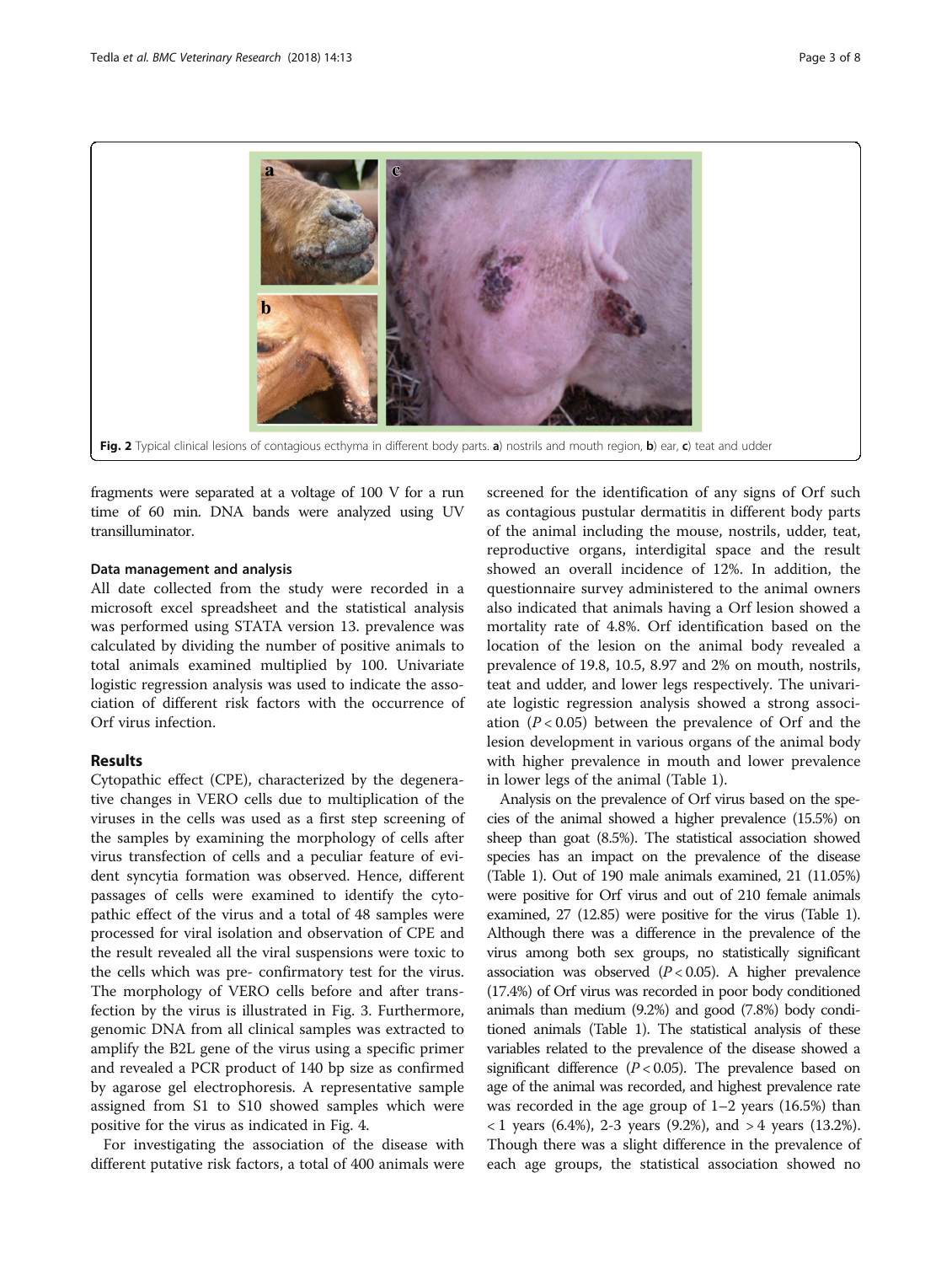<span id="page-3-0"></span>

significant ( $P > 0.05$ ). The result of the present study showed a prevalence of 17.04% in animals which are nursing. Whereas, a prevalence of 10.57% was recorded in non-nursing animals. The statistical analysis revealed a strong association between the nursing status and prevalence of Orf in the study area  $(P < 0.05)$ . The prevalence of Orf virus in animals having either treatment and vaccination history was studied and showed a prevalence of 9.1% (anthelmintic treated animals), 14. %(no anthelmintic treated animals), 8% (antibiotic treated animals), 17.14%(no antibiotic treated animals), 15.21% (vaccinated animals), 21.62% (non-vaccinated animals). The statistical analysis revealed a significance difference among each group in relation to prevalence of the disease  $(P < 0.05)$ .

By considering the management system of the study animals, we investigated whether there is an effect on the prevalence of the disease or not and the result showed a high prevalence of Orf virus in free housing animals and extensively managed animals with a prevalence of 18.18 and 14.15% respectively. The result of statistical analysis also showed that there was a strong association between management system and prevalence of the disease (Table [1](#page-4-0). The prevalence on different study areas also showed a variation in the status of the disease in which higher prevalence was recorded in Addis Zemen (12.38%), Amba Giorgis (10.37%), and Gondar Zuria (13. 12%).However, we statistically found no significant difference in the prevalence of the disease in all the study areas  $(P > 0.05)$ .

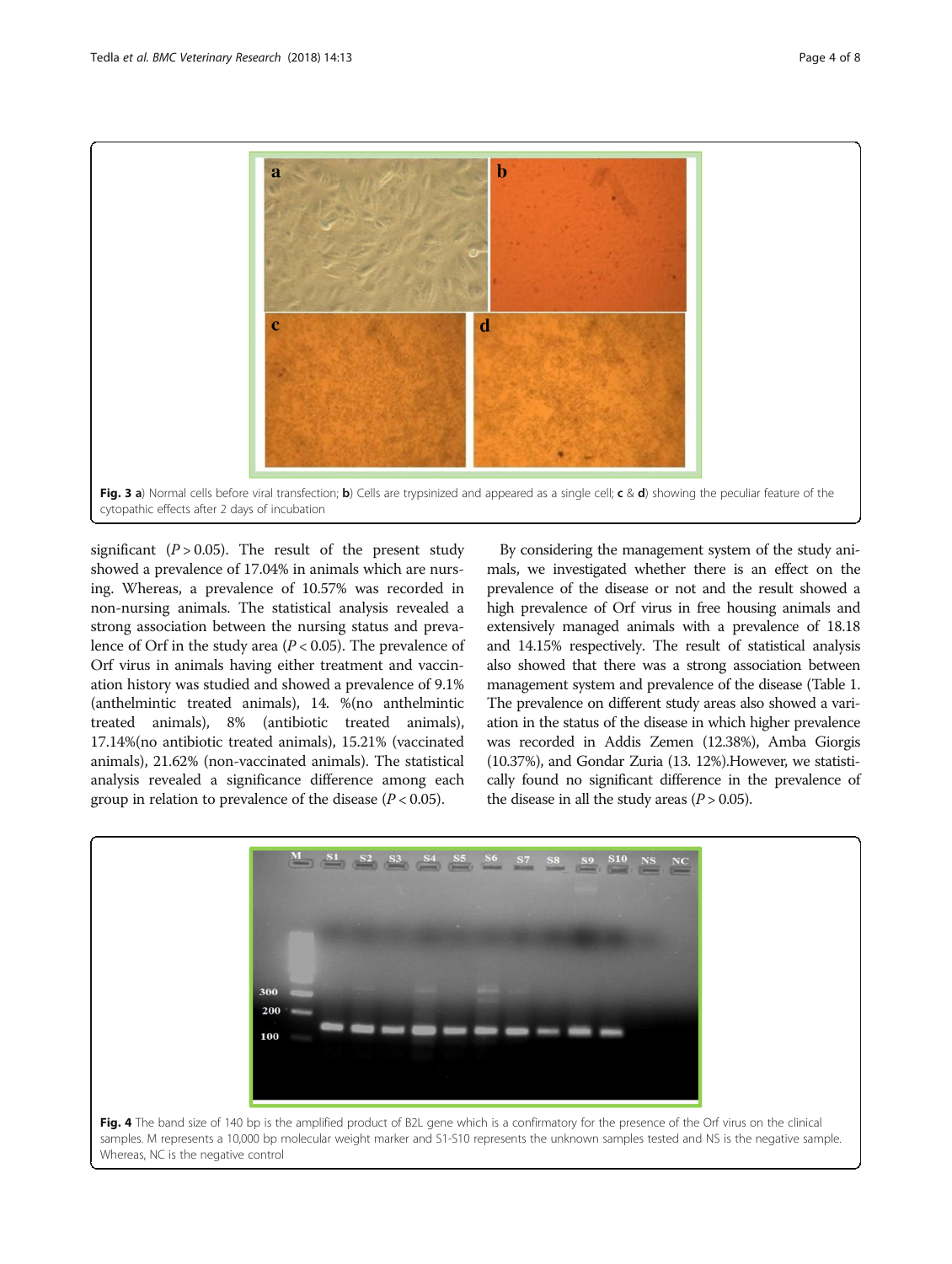<span id="page-4-0"></span>Table 1 Univariate logistic regression analysis of the prevalence of Orf Virus infection with different putative risk factors

| Body part lesion               | $\mathbb N$ | No. Positive             | Prevalence, % (95% CI) | $P-$ value |
|--------------------------------|-------------|--------------------------|------------------------|------------|
| Mouth                          | 121         | 24                       | 19.80 (14.71-23.22)    |            |
| Nostrils                       | 153         | 16                       | 10.50 (8.03-12.45)     | 0.041      |
| Teat and udder                 | 78          | $\overline{\mathcal{I}}$ | 8.97 (5.98-11.32)      |            |
| Lower leg                      | 50          | $\mathbf{1}$             | 2.00 (0.98-3.45)       |            |
| Total                          | 400         | 48                       | 12.00 (11.21-14.87)    |            |
| Species                        |             |                          |                        |            |
| Goat                           | 200         | 17                       | 8.5 (7.23-10.11)       | 0.054      |
| Sheep                          | 200         | 31                       | 15.5 (13.43-17.26)     |            |
| Total                          | 400         | 48                       | 12.00 (11.21-14.87)    |            |
| Sex                            |             |                          |                        |            |
| Male                           | 190         | 21                       | 11.05 (9.86-14.36)     | 0.32       |
| Female                         | 210         | 27                       | 12.85 (10.03-15.88)    |            |
| Total                          | 400         | 48                       | 12.00 (11.21-14.87)    |            |
| Body condition                 |             |                          |                        |            |
| Poor                           | 155         | 27                       | 17.4 (14.01-19.23)     | 0.043      |
| Medium                         | 130         | 12                       | 9.20 (7.01-12.87)      |            |
| Good                           | 115         | 9                        | 7.80 (5.44-9.06)       |            |
| Total                          | 400         | 48                       | 12.00 (11.21-14.87)    |            |
| Age                            |             |                          |                        |            |
| $< 1$ year                     | 47          | 3                        | 6.4 (4.49-9.67)        |            |
| $1-2$ year                     | 133         | 22                       | 16.5 (12.54-19.98)     | 0.65       |
| $2-3$ year                     | 152         | 14                       | $9.2$ (6.31-12.03)     |            |
| $> 4$ years                    | 68          | 9                        | 13.2 (12.79-15.02)     |            |
| Total                          | 400         | 48                       | 12.00 (11.21-14.87)    |            |
| Nursing                        |             |                          |                        |            |
| Yes                            | 88          | 15                       | 17.04 (14.01-21.39)    | 0.047      |
| No                             | 312         | 33                       | 10.57 (7.75-11.64)     |            |
| Total                          | 400         | 48                       | 12.00 (11.21-14.87)    |            |
| Treatment and Vaccination      |             |                          |                        |            |
| Treated with anthelmentics     | 121         | 11                       | $9.1(7.01 - 12.20)$    | 0.021      |
| Not treated with anthelmentics | 49          | $\overline{7}$           | 14.3 (11.10-17.09)     |            |
| Treated with antibiotics       | 112         | 9                        | 8.0 (6.93-10.05)       |            |
| Not treated with antibiotics   | 35          | 6                        | 17.14 (13.67-21.39)    |            |
| Any vaccination history        | 46          | $\overline{7}$           | 15.21 (12.32-17.66)    |            |
| No any vaccination history     | 37          | $\,8\,$                  | 21.62 (17.31-24.89)    |            |
| Total                          | 400         | 48                       | 12.00 (11.21-14.87)    |            |
| Management System              |             |                          |                        |            |
| Extensive                      | 106         | 15                       | 14.15 (11.05-17.08)    | 0.042      |
| Semi extensive                 | 94          | 11                       | 11.70 (7.88-13.09)     |            |
| Mixed                          | 81          | 9                        | 11.11 (7.64-13.04)     |            |
| Free housing                   | 56          | 10                       | 18.18 (15.03-21.80)    |            |
| Protected housing              | 63          | 3                        | 4.76 (2.44-7.42)       |            |
| Total                          | 400         | 48                       | 12.00 (11.21-14.87)    |            |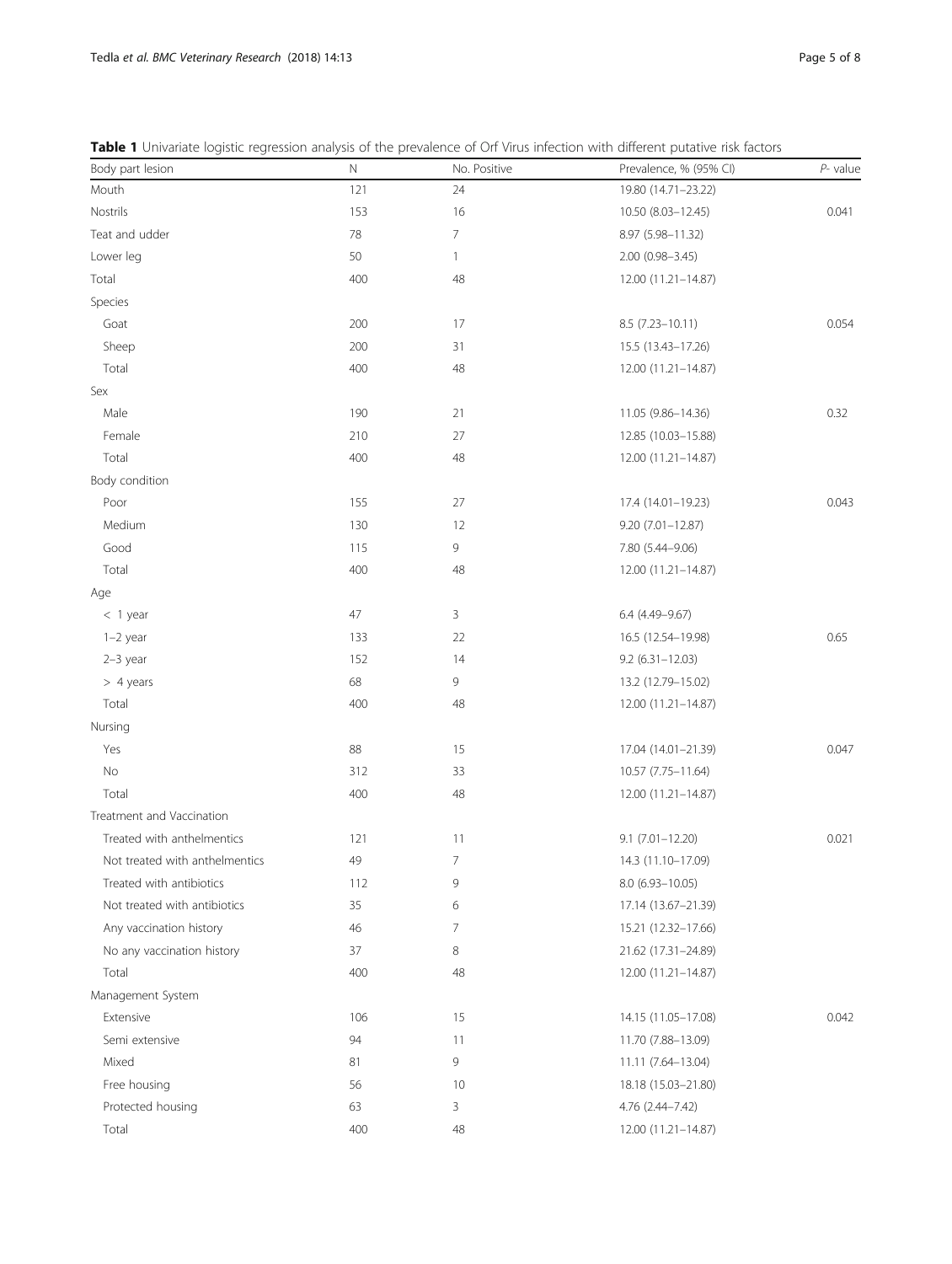| Body part lesion  | $\mathbb N$ | No. Positive   | Prevalence, % (95% CI) | $P$ - value |
|-------------------|-------------|----------------|------------------------|-------------|
| Study Area        |             |                |                        |             |
| Gondar Zuria      | 160         | 21             | 13.12 (10.19-15.32)    | 0.65        |
| Ambagiorgis       | 135         | 14             | 10.37 (7.83-13.09)     |             |
| Addis Zemen       | 105         | 13             | 12.38 (8.21-14.39)     |             |
| Total             | 400         | 48             | 12.00 (11.21-14.87)    |             |
| Type of Treatment |             | No. Responding |                        |             |
| Moist dressing    |             | 32             | $15.2(12.1 - 19.64)$   | 0.032       |
| Surgical removal  |             | 57             | 27.1 (21.3-31.24)      |             |
| Culling           |             | 26             | 12.4 (9.02-15.62)      |             |
| Antibiotics       |             | 95             | 45.2 (39.56-45.42)     |             |
| Total             |             | 210            |                        |             |
| Outbreak history  |             |                |                        |             |
| Yes               |             | 280            | 70 (64.10-74.50)       | 0.012       |
| No                |             | 120            | 30 (27.21-34.52)       |             |
| Total             |             | 400            |                        |             |

Table 1 Univariate logistic regression analysis of the prevalence of Orf Virus infection with different putative risk factors (Continued)

Furthermore, a total of 210 animal owners were interviewed on the treatment practices of their animals after they got infected and most (45.2%) use antibiotics followed by surgical removal (27.1%), moist dressing (15.2%) and culling (12.4%) as treatment options. In addition, the response of the owners and animal health workers on the outbreak history of the disease in the area showed a higher prevalence of Orf virus (70%) in areas having an outbreak history and lower (30%) in areas having no outbreak history (Table [1\)](#page-4-0).

# **Discussion**

In this study, we presented the first clinical report of Orf virus in small ruminants based on molecular identification in north western regions of Ethiopia. The disease has a high morbidity rate but low mortality rate and as a result, less attention has been given by the owners. However, the loss of production and productivity of the animals due to the disease significantly jeopardize the market value. Over the study period, we have recognized lack of adequate diagnosis and effective treatment of clinical cases which is the main contributing factor for the occurrence of disease outbreaks at any time points. The traditional methods of diagnosis which depends on the characteristic clinical signs is inaccurate, but virus isolation and culturing is thought to be a gold standard method of confirmation though it is time-consuming [[29\]](#page-7-0). With the development of molecular biology, PCR technique has become widely used to amplify the desired genomic fragments from tissue specimens, and it has become a powerful tool in molecular diagnosis. This method is recommended for proper identification of the pathogen through gene amplification using specific forward and reverse primers [[30](#page-7-0)]. Various researchers in different parts of the world have reported contagious ecthyma as common outbreak of sheep and goats [[31](#page-7-0)] and indicated that PCR is a quick confirmatory test for Orf virus [\[32\]](#page-7-0).

In the present study, we showed the distribution of the disease using tests such as the cytopathic effect(CPE) of the virus in mammalian cells followed PCR amplifications of B2L gene. In addition, this study showed the association of different variables that we classified them as risk factors with the incidence and prevalence of the disease. In this study, we found that the infection of Orf virus is common in mouth and nostrils of the animal. This is due to the close confinement and grazing habit of the animals which causes the formation of minor abrasions on the mouth and lips of the animal during feeding. A very low incidence of the virus was also observed on the teat and udder of the animal particularly in nursing animals in which the infected lambs could possibly be the source of infection during suckling. Furthermore, species of the animal showed a significant impact on the prevalence of the disease in which sheep were more sensitive than goat with a prevalence of 15.5% in sheep and 8.5% in goat. Though the prevalence is higher in sheep than goat, the severity of infection is vice versa and this finding is consistent with the work of Nandi et al. 2011 [\[33\]](#page-7-0) who described as goat were more sensitive to the infection than sheep which was characterized with a proliferative lesions in the first 1–2 months. Sex of the animal showed no association with prevalence of the disease and this might be due to the reason that both sex groups in the area were kept under the same management system.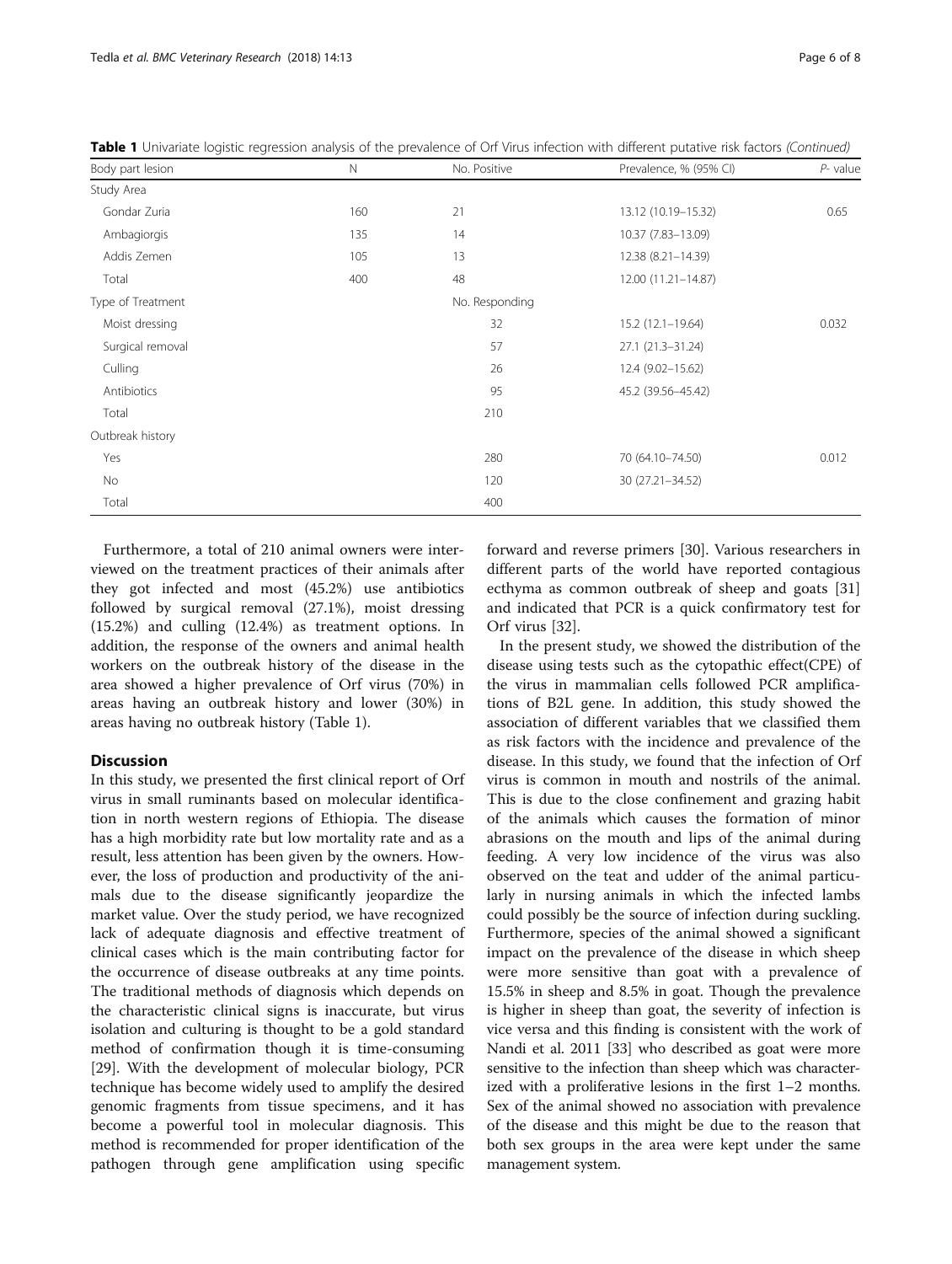<span id="page-6-0"></span>Body condition of the animal was strongly correlated with prevalence of the virus in which poor body conditioned animals showed a higher prevalence comparing to good and medium body conditioned animals. This is associated with the development of strong immunity in well-nourished animals comparing to less nourished animals. The immune system protects animal health and contributes to animal well-being. Nutrition is an important modulator of immune function and can often balance between health and disease [\[34](#page-7-0), [35](#page-7-0)]. The diet provides substrates such as energy and amino acids, that contribute to the development, maintenance and use of the immune system. In young animals, a severe deficiency of virtually any nutrient impairs many indices of immunocompetence [[36](#page-7-0)]. Age of the study animals was also considered as a risk factor of infection but there was no significant difference among young and old animals although there was a slight difference in the prevalence of the disease and this might be because all animals in the study area were kept under similar husbandry and management systems. Regardless of disease prevalence, the severity of infection was higher in the young age group  $\left( < 1 \right)$  year) due to the exposure to primary infections and poor immunity against infections. Nursing animals showed higher prevalence than nonnursing animals due to the difference in the chance of contact with the infected neonates during suckling period and in addition, nursing animals had more likely to develop stress and compromised immunity due to suckling which makes them more vulnerable for infection.

Management system of the animals were also another risk factor and animals kept under extensive management system and free housing developed more chance of infection due to high chance of contact and transmission of the virus. The effect of vaccination on developing infection was also explored and revealed that vaccinated animals were less likely to develop infection than nonvaccinated animals. The host immune response of Orf virus after vaccination has widely studied and many live attenuated vaccines can induce a strong immune response in vaccinated animals by stimulating lymph node originated lymphocytes to combat infections [[37](#page-7-0)]. In addition, animals with treatment history of anthelmintic and antibiotics has also shown a less prevalence of viral infections and this is justified from the perspective of indirect effect on the inhibition of bacterial and parasitic infections which might help improving host immunity. Finally, study area also showed no difference in the incidence of the disease and epidemiologically, this finding might be interpreted from the point of having a similar agroecology for the survival of the virus and the management system of the animals and equal chance of exposure to infection in general.

# Conclusion

In conclusion, diagnosis of Orf based on traditional method is not accurate to identify the level of infection and as a result, we established a molecular diagnostic approach using PCR for confirmation of the virus and discriminating from other bacterial and viral pathogens. Future works will be focused on the detail phylogenetic analysis of the viral strains in all regions of the country.

#### Acknowledgements

We are highly grateful to the University of Gondar for funding this project and the National Veterinary Institute for the provision of laboratory supplies and technical supports.

#### Funding

This work was funded by the University of Gondar.

#### Availability of data and materials

The datasets used and/or analysed during the current study available from the corresponding author on reasonable request.

#### Authors' contributions

MT proposed the idea and performed the experimental works, analyzed data and drafted the paper, NB, WM, WT, SA reviewed and commented the draft paper. All authors read and approved the final version of the draft paper.

#### Ethics approval and consent to participate

Ethical approval for animal studies was approved by the animal ethics and welfare committee of the University of Gondar. Written informed consent was provided to animal owners who participated in the study.

#### Consent for publication

Not applicable

#### Competing interests

The authors declare that they have no competing interests.

#### Publisher's Note

Springer Nature remains neutral with regard to jurisdictional claims in published maps and institutional affiliations.

#### Author details

<sup>1</sup>Department of Biomedical Sciences, University of Gondar, College of Veterinary Medicine and Animal Sciences, P.O. Box: 196, Gondar, Ethiopia. <sup>2</sup> Department of Biotechnology, University of Gondar, College of Natural and Computational Sciences, P.O. Box: 196, Gondar, Ethiopia. <sup>3</sup>Department of Clinical Studies, University of Gondar, College of Veterinary Medicine and Animal Sciences, P.O. Box: 196, Gondar, Ethiopia. <sup>4</sup> Department of Veterinary Epidemiology and Public Health, University of Gondar, College of Veterinary Medicine and Animal Sciences, P.O. Box: 196, Gondar, Ethiopia.

#### Received: 23 April 2017 Accepted: 7 January 2018 Published online: 15 January 2018

#### References

- 1. Nadeem M, Curran P, Cooke R, Ryan CA, Connolly K. Orf: contagious pustular dermatitis. Ir Med J. 2010;03(5):152–3.
- 2. Koufakis T, Katsaitis P, Gabranis I. Orf disease: a report of a case. Braz J Infect Dis. 2014;18(5):568–9. [https://doi.org/10.1016/j.bjid.2014.04.001](http://dx.doi.org/10.1016/j.bjid.2014.04.001)
- 3. Damon I. Poxviridae and their replication. In: Fields Virology. New York: Raven Press Ltd; 2007. p. 2079–81.
- 4. Pal M, Tesfaye S, Dave P. Zoonoses occupationally acquired by abattoir workers. J Environ Occu Sci. 2013;2(3):155–62.
- 5. Almagro M, Maestre JR, Martinez P, Malagon I, Perez E, Herrera I. Milker's nodes: transmission by fomites and virological identification. Enferm Infecc Microbiol Clin. 1991;9:286–8.
- 6. Haig DM, Mercer AA. Ovine diseases. Orf Vet Res. 1998;29:311–26.